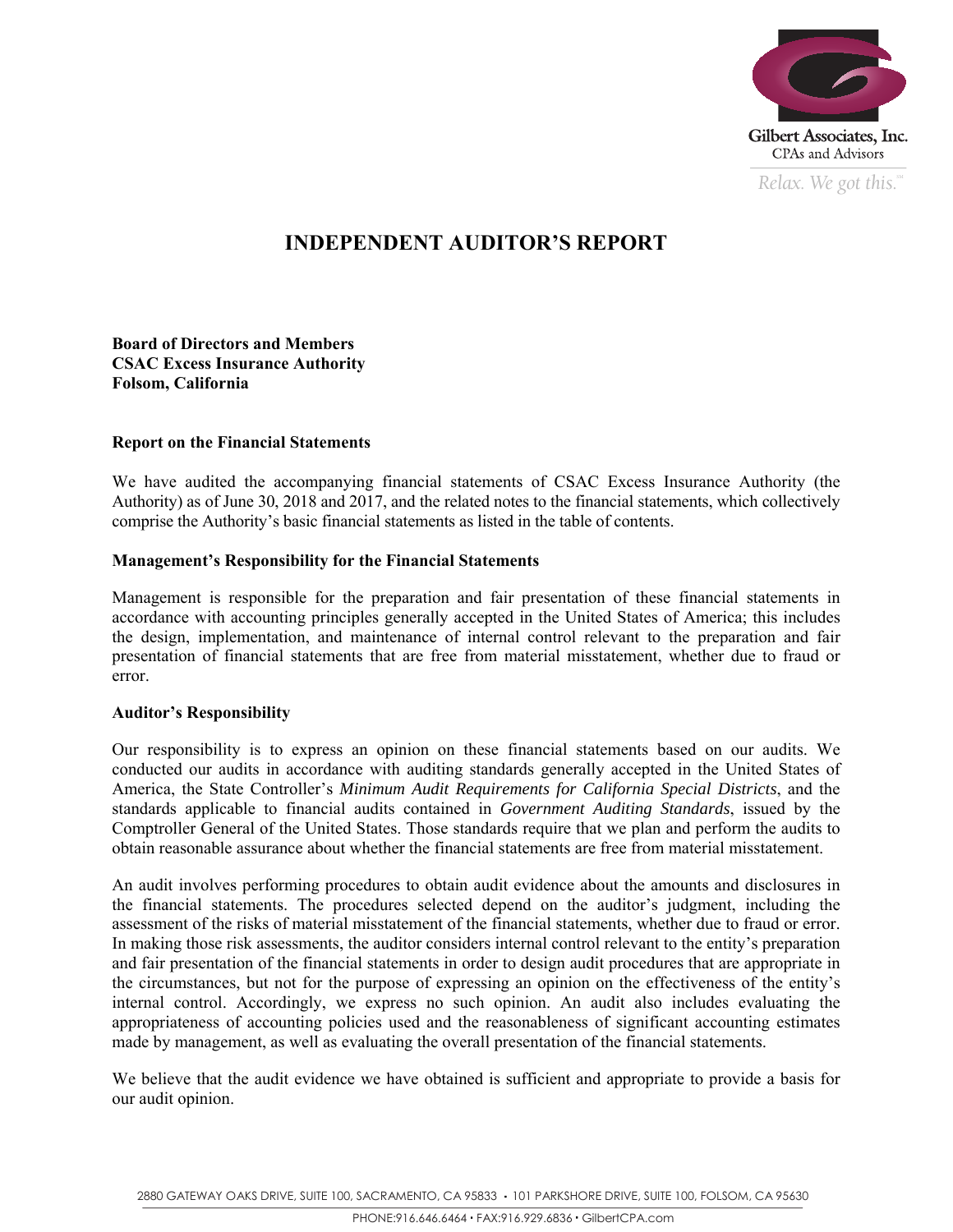Board of Directors and Members CSAC Excess Insurance Authority Page 2

## **Opinion**

In our opinion, the financial statements referred to above present fairly, in all material respects, the financial position of the Authority as of June 30, 2018 and 2017, and the changes in financial position and cash flows for the years then ended in accordance with accounting principles generally accepted in the United States of America, as well as accounting systems prescribed by the State Controller's Office and state regulations governing special districts.

## **Other Matters**

## *Required Supplemental Information*

Accounting principles generally accepted in the United States of America require that the management's discussion and the required supplementary information, as listed in the table of contents, be presented to supplement the basic financial statements. Such information, although not a part of the basic financial statements, is required by the Governmental Accounting Standards Board, who considers it to be an essential part of financial reporting for placing the basic financial statements in an appropriate operational, economic, or historical context. We have applied certain limited procedures to the required supplementary information in accordance with auditing standards generally accepted in the United States of America, which consisted of inquiries of management about the methods of preparing the information and comparing the information for consistency with management's responses to our inquiries, the basic financial statements, and other knowledge we obtained during our audit of the basic financial statements. We do not express an opinion or provide any assurance on the information because the limited procedures do not provide us with sufficient evidence to express an opinion or provide any assurance.

# *Other Information*

Our audits were conducted for the purpose of forming an opinion on the financial statements that collectively comprise the Authority's basic financial statements. The Supplemental Information Section, as listed in the table of contents, is presented for purposes of additional analysis and is not a required part of the basic financial statements.

The Supplemental Information Section is the responsibility of management and was derived from and relate directly to the underlying accounting and other records used to prepare the basic financial statements. Such information has been subjected to the auditing procedures applied in the audit of the basic financial statements and certain additional procedures, including comparing and reconciling such information directly to the underlying accounting and other records used to prepare the basic financial statements or to the basic financial statements themselves, and other additional procedures in accordance with auditing standards generally accepted in the United States of America. In our opinion, the Supplemental Information Section is fairly stated, in all material respects, in relation to the basic financial statements as a whole.

The Introductory Section and the Statistical Section, as listed in the table of contents, are presented for the purposes of additional analysis and are not a required part of the basic financial statements. They have not been subjected to the auditing procedures applied in the audit of the basic financial statements and accordingly, we express no opinion on them.